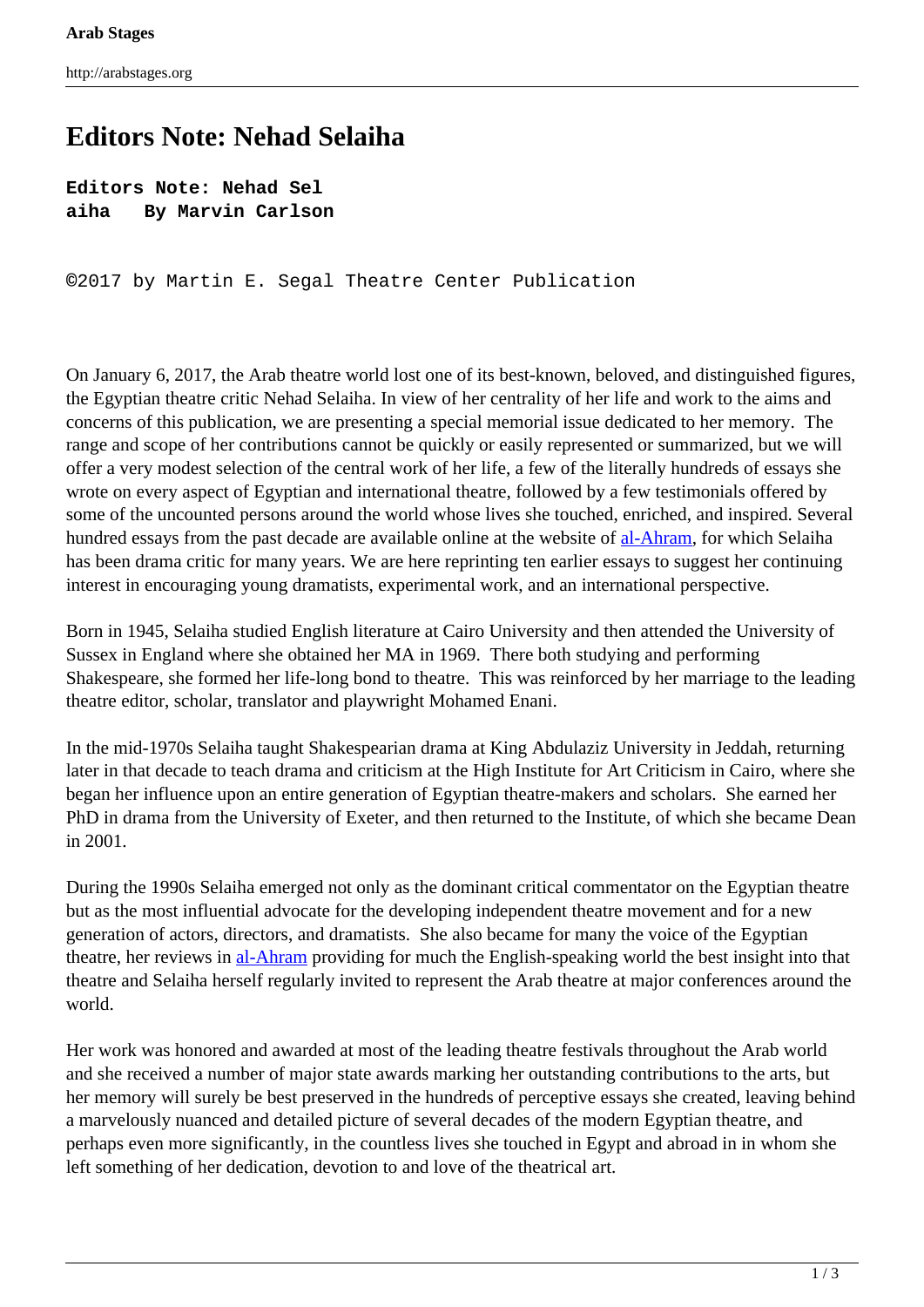http://arabstages.org

**Marvin Carlson** *is the Sidney E. Cohn Professor of Theatre, Comparative Literature, and Middle Eastern Studies at the Graduate Center of the City University of New York and Editor-in-Chief of* Arab Stages*. His research and teaching interests include dramatic theory and Western European theatre history and dramatic literature, especially of the 18th, 19th, and 20th centuries. He has been awarded the ATHE Career Achievement Award, the George Jean Nathan Prize, the Bernard Hewitt prize, the George Freedley Award, and a Guggenheim Fellowship. He has been a Walker-Ames Professor at the University of Washington, a fellow of the Institute for Advanced Studies at Indiana University, a visiting professor at the Freie Universitat of Berlin, and a Fellow of the American Theatre. In 2005 he was awarded an honorary doctorate by the University of Athens. His best-known book, Theories of the Theatre (Cornell University Press, 1993), has been translated into seven languages. His 2001 book, The Haunted Stage won the Calloway Prize. His newest book is* Four Plays From Syria: Sa'dallah Wannous *(Martin E. Segal Center Publications, 2014).*



Arab Stages Volume 6 Nehad Selaiha Memorial Issue (Spring 2017) ©2017 by Martin E. Segal Theatre Center Publications

\_\_\_\_\_\_\_\_\_\_\_\_\_\_\_\_\_\_\_\_\_\_\_\_\_\_\_\_\_\_\_\_\_\_\_\_\_\_\_\_\_\_\_\_\_\_\_\_\_\_\_

**Founders:** Marvin Carlson and Frank Hentschker

**Editor-in-Chief:** Marvin Carlson

**Editorial and Advisory Board:** Fawzia Afzal-Khan, Dina Amin, Khalid Amine, Hazem Azmy, Dalia Basiouny, Katherine Donovan, Masud Hamdan, Sameh Hanna, Rolf C. Hemke, Katherine Hennessey, Areeg Ibrahim, Jamil Khoury, Dominika Laster, Margaret Litvin, Rebekah Maggor, Safi Mahfouz, Robert Myers, Michael Malek Naijar, Hala Nassar, George Potter, Juan Recondo, Nada Saab, Asaad Al-Saleh, Torange Yeghiazarian, Edward Ziter.

**Managing Editor:** Jennie Youssef